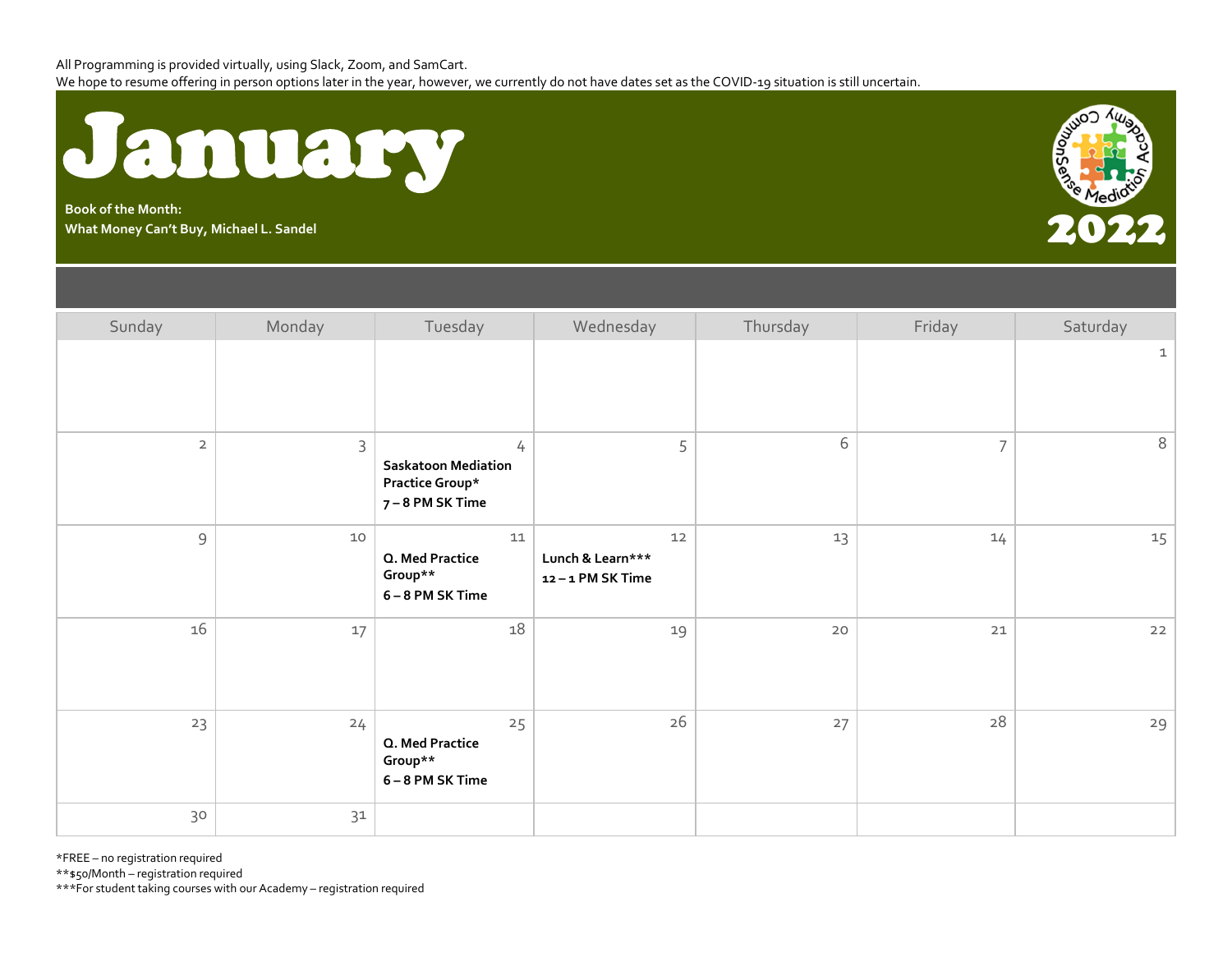All Programming is provided virtually, using Slack, Zoom, and SamCart.

We hope to resume offering in person options later in the year, however, we currently do not have dates set as the COVID-19 situation is still uncertain.



**Book of the Month:**



| Sunday | Monday         | Tuesday                                                                | Wednesday                                                  | Thursday    | Friday | Saturday |
|--------|----------------|------------------------------------------------------------------------|------------------------------------------------------------|-------------|--------|----------|
|        |                | 1<br><b>Saskatoon Mediation</b><br>Practice Group*<br>7 – 8 PM SK Time | $\overline{2}$                                             | $\mathsf 3$ | 4      | 5        |
| 6      | $\overline{7}$ | 8<br>Q. Med Practice<br>Group**<br>6-8 PM SK Time                      | $\mathsf{S}\xspace$<br>Lunch & Learn***<br>12-1 PM SK Time | 10          | 11     | 12       |
| 13     | 14             | 15                                                                     | 16                                                         | 17          | 18     | 19       |
| $20$   | 21             | $22$<br>Q. Med Practice<br>Group**<br>6-8 PM SK Time                   | 23                                                         | 24          | 25     | 26       |
| 27     | 28             |                                                                        |                                                            |             |        |          |

\*FREE – no registration required

\*\*\$50/Month – registration required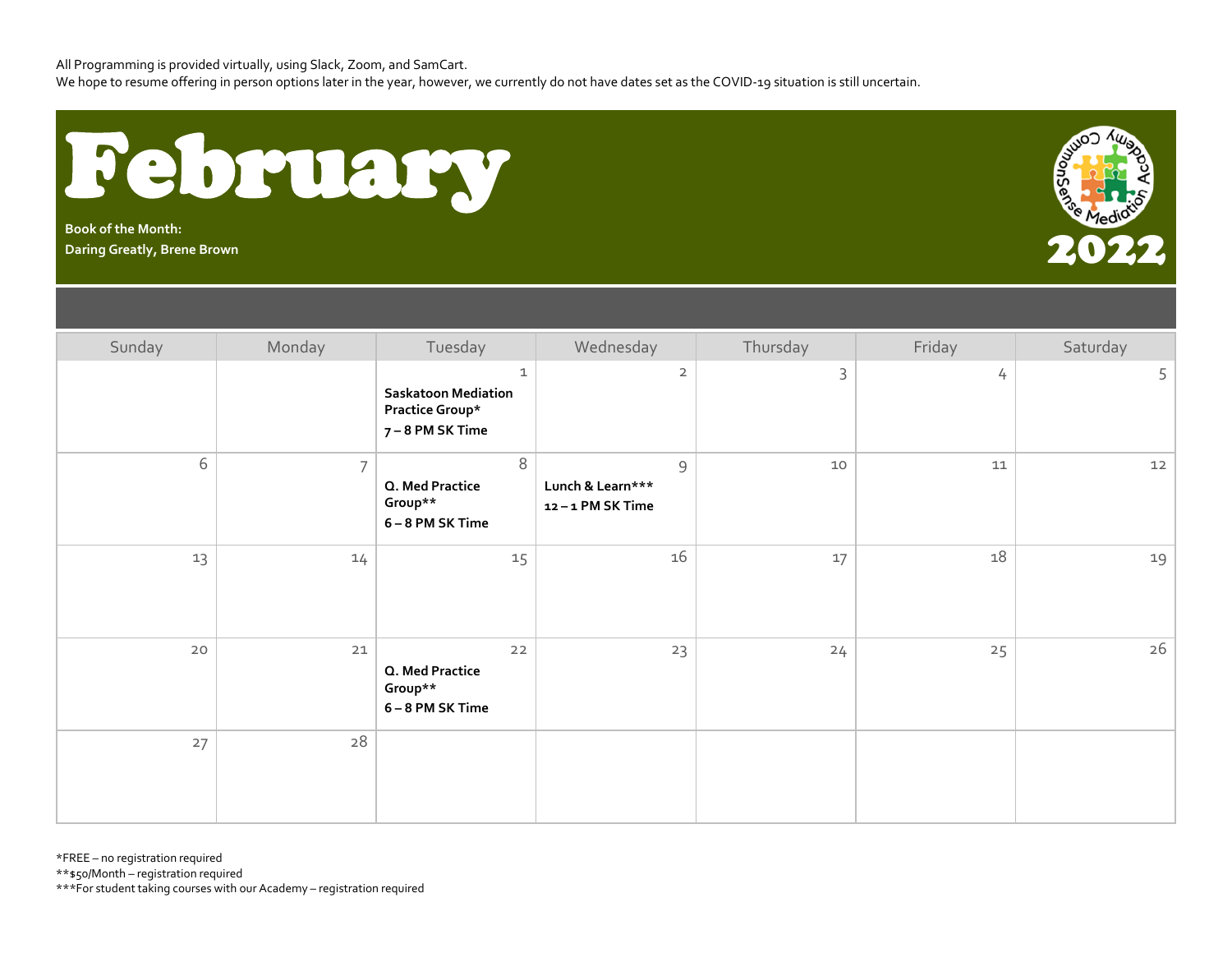

**Book of the Month: Resolving Everyday Conflict, Ken Sande and Kevin Johnson** 2022



| Sunday | Monday         | Tuesday                                                                          | Wednesday                                                  | Thursday | Friday | Saturday |
|--------|----------------|----------------------------------------------------------------------------------|------------------------------------------------------------|----------|--------|----------|
|        |                | $\mathbf 1$<br><b>Saskatoon Mediation</b><br>Practice Group*<br>7 – 8 PM SK Time | $\overline{2}$                                             | 3        | 4      | 5        |
| 6      | $\overline{7}$ | $\,8\,$<br>Q. Med Practice<br>Group**<br>6-8 PM SK Time                          | $\mathsf{S}\xspace$<br>Lunch & Learn***<br>12-1 PM SK Time | 10       | 11     | $12$     |
| 13     | 14             | 15                                                                               | 16                                                         | 17       | 18     | 19       |
| $20$   | 21             | $22$<br>Q. Med Practice<br>Group**<br>6-8 PM SK Time                             | 23                                                         | 24       | 25     | 26       |
| 27     | 28             | 29                                                                               | 30                                                         | 31       |        |          |

\*FREE – no registration required

\*\*\$50/Month – registration required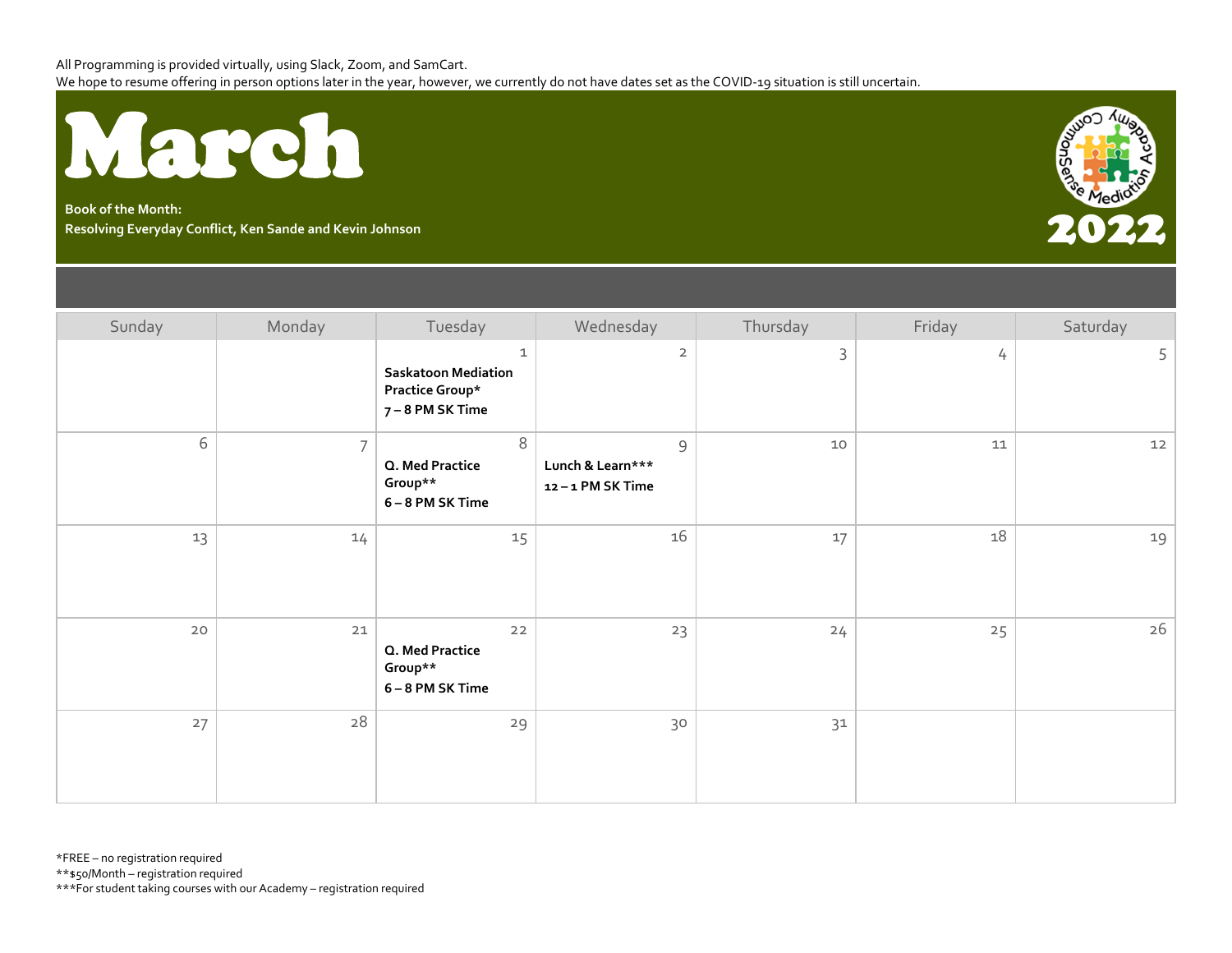

**Book of the Month:**



| Sunday | Monday | Tuesday                                                                | Wednesday                                 | Thursday       | Friday      | Saturday       |
|--------|--------|------------------------------------------------------------------------|-------------------------------------------|----------------|-------------|----------------|
|        |        |                                                                        |                                           |                | $\mathbf 1$ | $\overline{2}$ |
| 3      | 4      | 5<br><b>Saskatoon Mediation</b><br>Practice Group*<br>7 – 8 PM SK Time | 6                                         | $\overline{7}$ | 8           | $\mathsf 9$    |
| $10$   | $11\,$ | $12$<br>Q. Med Practice<br>Group**<br>6-8 PM SK Time                   | 13<br>Lunch & Learn***<br>12-1 PM SK Time | 14             | 15          | 16             |
| 17     | 18     | 19                                                                     | $20$                                      | $21$           | 22          | 23             |
| 24     | 25     | 26<br>Q. Med Practice<br>Group**<br>6-8 PM SK Time                     | 27                                        | $28\,$         | 29          | 30             |

\*FREE – no registration required

\*\*\$50/Month – registration required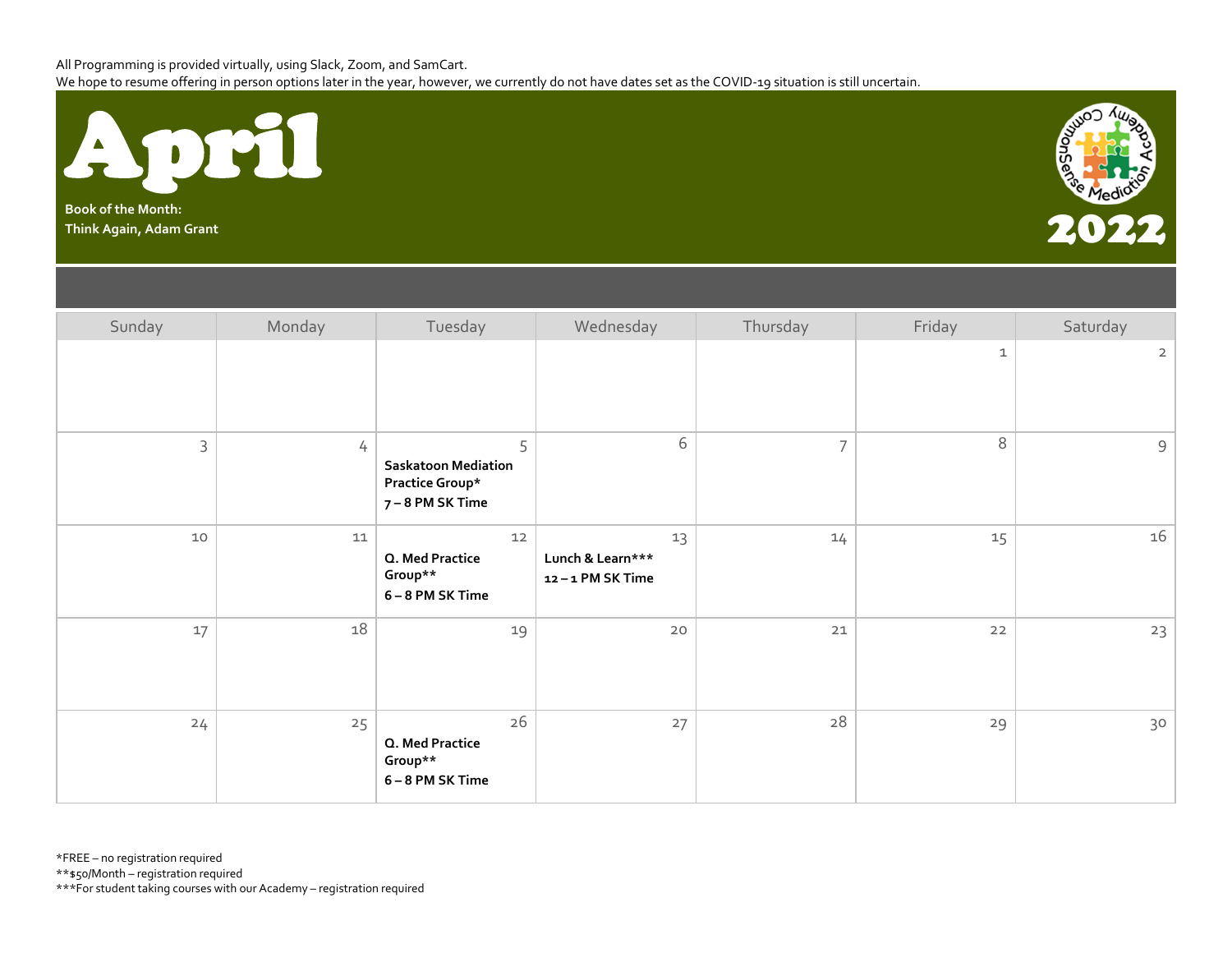

**Book of the Month:**



| Sunday      | Monday              | Tuesday                                                                | Wednesday                                     | Thursday | Friday | Saturday       |
|-------------|---------------------|------------------------------------------------------------------------|-----------------------------------------------|----------|--------|----------------|
| $\mathbf 1$ | $\overline{2}$      | 3<br><b>Saskatoon Mediation</b><br>Practice Group*<br>7 – 8 PM SK Time | 4                                             | 5        | 6      | $\overline{7}$ |
| 8           | $\mathsf{S}\xspace$ | 10<br>Q. Med Practice<br>Group**<br>6-8 PM SK Time                     | $11\,$<br>Lunch & Learn***<br>12-1 PM SK Time | 12       | 13     | 14             |
| 15          | 16                  | 17                                                                     | 18                                            | 19       | 20     | $21$           |
| $22$        | 23                  | 24<br>Q. Med Practice<br>Group**<br>6-8 PM SK Time                     | 25                                            | 26       | 27     | 28             |
| 29          | 30                  | 31                                                                     |                                               |          |        |                |

\*FREE – no registration required

\*\*\$50/Month – registration required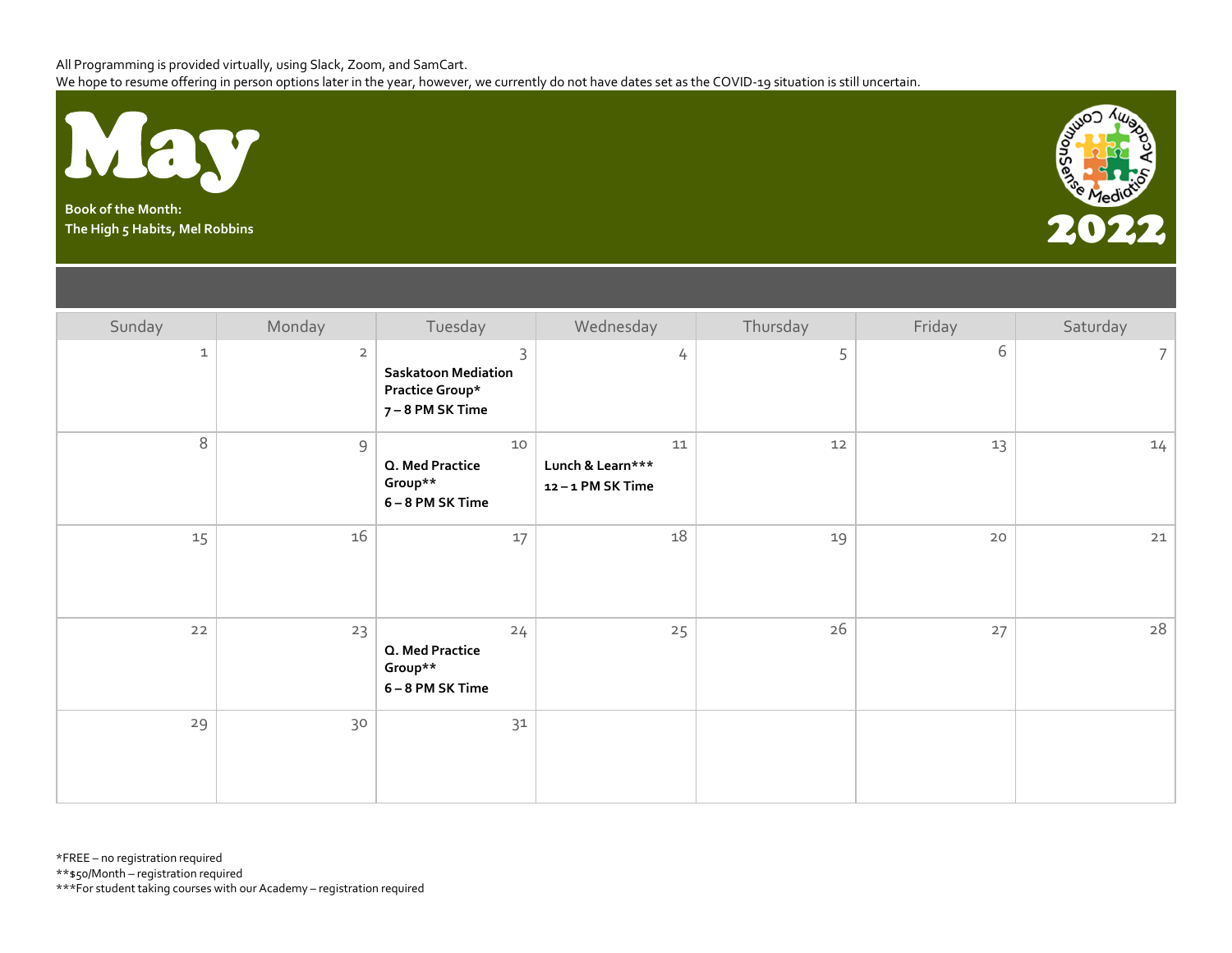

**Book of the Month:**



| Sunday | Monday | Tuesday                                                                             | Wednesday                                 | Thursday            | Friday | Saturday             |
|--------|--------|-------------------------------------------------------------------------------------|-------------------------------------------|---------------------|--------|----------------------|
|        |        |                                                                                     | $\mathtt 1$                               | $\overline{2}$      | 3      | $\frac{1}{\sqrt{2}}$ |
| 5      | 6      | $\overline{7}$<br><b>Saskatoon Mediation</b><br>Practice Group*<br>7 – 8 PM SK Time | $\, 8$                                    | $\mathsf{S}\xspace$ | 10     | $11\,$               |
| $12$   | 13     | 14<br>Q. Med Practice<br>Group**<br>6-8 PM SK Time                                  | 15<br>Lunch & Learn***<br>12-1 PM SK Time | $16\,$              | 17     | 18                   |
| 19     | 20     | 21                                                                                  | $22$                                      | 23                  | 24     | 25                   |
| 26     | 27     | 28<br>Q. Med Practice<br>Group**<br>6-8 PM SK Time                                  | 29                                        | 30                  |        |                      |

\*FREE – no registration required

\*\*\$50/Month – registration required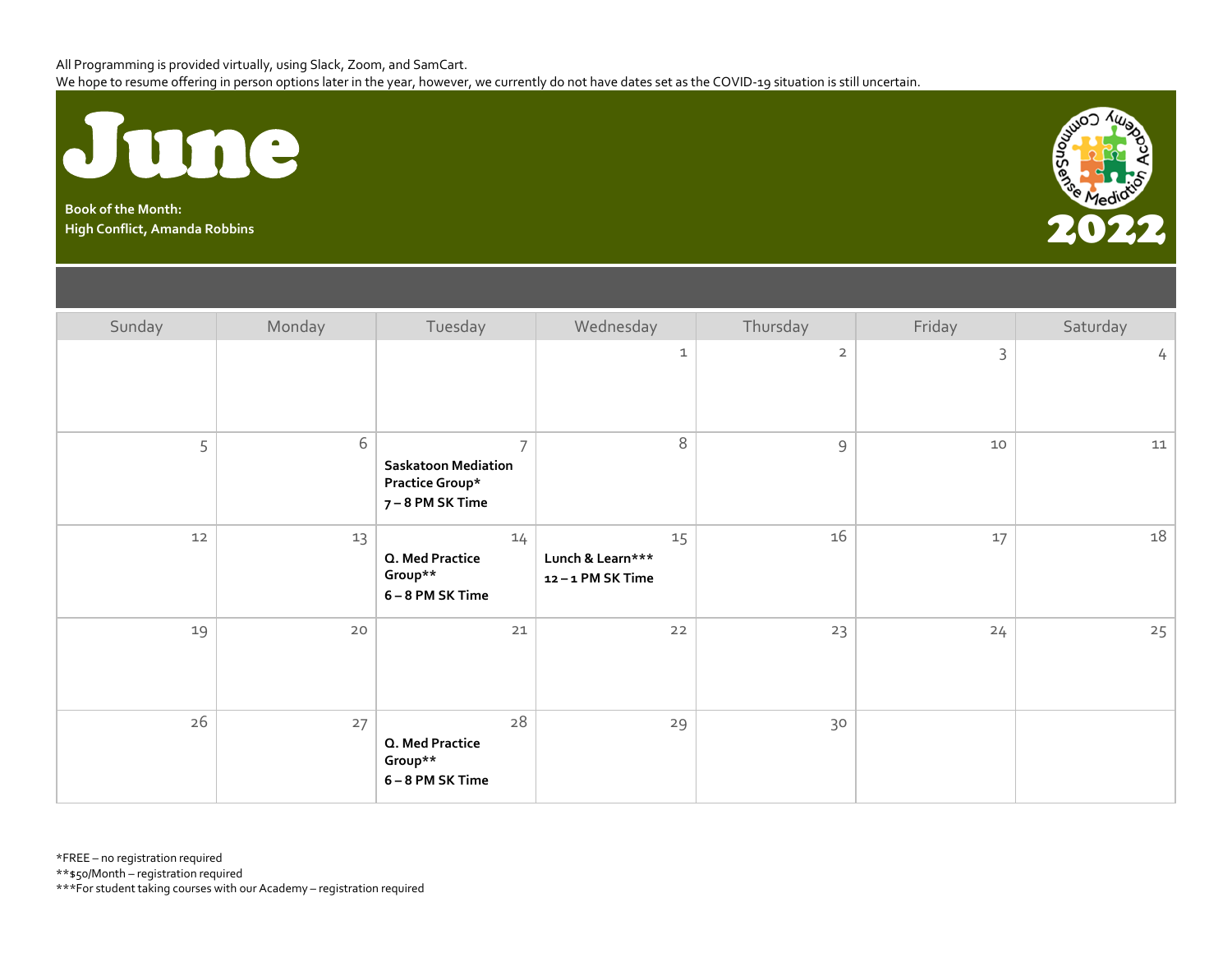

**Book of the Month:** Book of the Month:<br>The Power of Moments, Chip Heath and Dan Heath 2022 **Property and Chip And Chip And Chip And Chip And Chip And C**<br>The Power of Moments, Chip Heath and Dan Heath 2022 Property and Chip And Chip And Chip A



| Sunday       | Monday     | Tuesday                                                              | Wednesday                                 | Thursday       | Friday       | Saturday       |
|--------------|------------|----------------------------------------------------------------------|-------------------------------------------|----------------|--------------|----------------|
|              |            |                                                                      |                                           |                | $\mathbf{1}$ | $\overline{2}$ |
| $\mathsf{3}$ | 4          | 5<br><b>Saskatoon Mediation</b><br>Practice Group*<br>7-8 PM SK Time | 6                                         | $\overline{7}$ | 8            | 9              |
| $10$         | ${\bf 11}$ | $12$<br>Q. Med Practice<br>Group**<br>6-8 PM SK Time                 | 13<br>Lunch & Learn***<br>12-1 PM SK Time | 14             | 15           | 16             |
| 17           | 18         | 19                                                                   | $20$                                      | 21             | $22$         | 23             |
| 24           | 25         | 26<br>Q. Med Practice<br>Group**<br>6-8 PM SK Time                   | 27                                        | 28             | 29           | $20$           |
| 31           |            |                                                                      |                                           |                |              |                |

\*FREE – no registration required

\*\*\$50/Month – registration required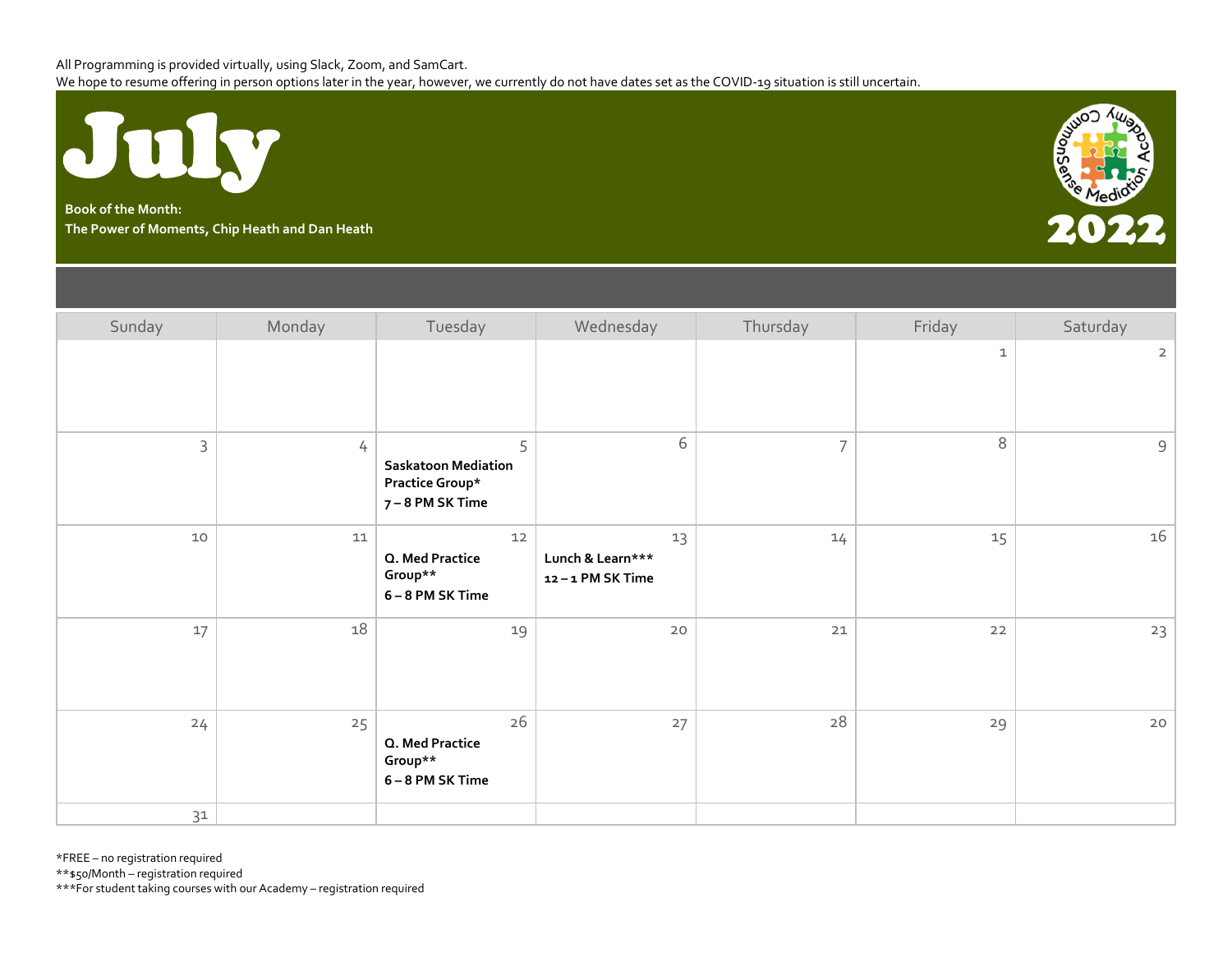



| Sunday         | Monday      | Tuesday                                                                             | Wednesday                                 | Thursday | Friday | Saturday |
|----------------|-------------|-------------------------------------------------------------------------------------|-------------------------------------------|----------|--------|----------|
|                | $\mathbf 1$ | $\overline{2}$<br><b>Saskatoon Mediation</b><br>Practice Group*<br>7 – 8 PM SK Time | 3                                         | 4        | 5      | 6        |
| $\overline{7}$ | $\,8\,$     | 9<br>Q. Med Practice<br>Group**<br>6-8 PM SK Time                                   | 10<br>Lunch & Learn***<br>12-1 PM SK Time | $11\,$   | 12     | 13       |
| 14             | 15          | 16                                                                                  | 17                                        | 18       | 19     | $20$     |
| 21             | 22          | 23<br>Q. Med Practice<br>Group**<br>6-8 PM SK Time                                  | 24                                        | 25       | 26     | 27       |
| 28             | 29          | 30                                                                                  | 31                                        |          |        |          |

\*FREE – no registration required

\*\*\$50/Month – registration required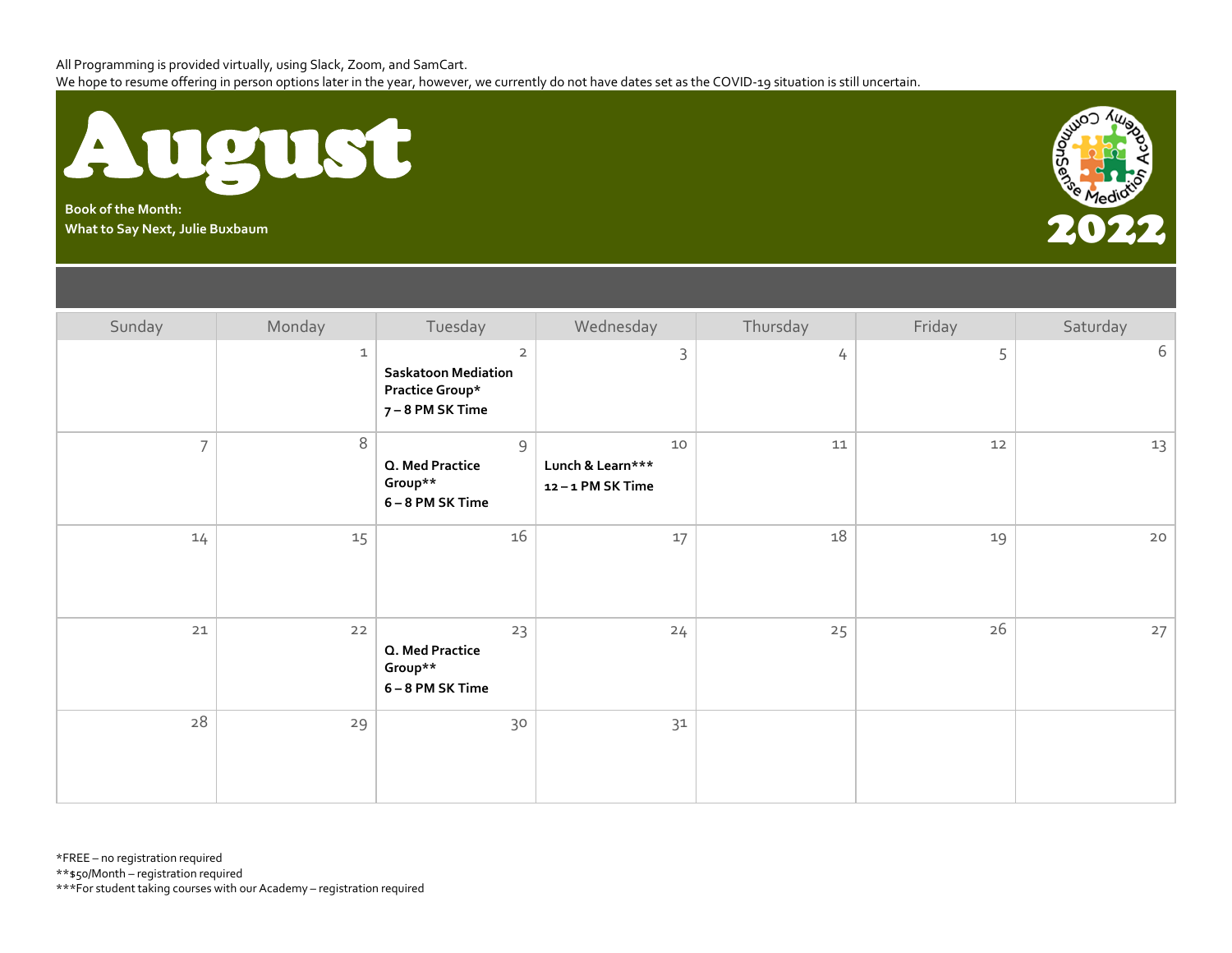

**Book of the Month:** Rook of the Month:<br>Conflict Resolution Playbook, Jeremy Pollack **2022, 2022, 2022, 2022, 2022, 2022, 2022, 2022, 202** 



| Sunday | Monday | Tuesday                                                                | Wednesday                                 | Thursday     | Friday              | Saturday |
|--------|--------|------------------------------------------------------------------------|-------------------------------------------|--------------|---------------------|----------|
|        |        |                                                                        |                                           | $\mathbf{1}$ | $\overline{2}$      | 3        |
| 4      | 5      | 6<br><b>Saskatoon Mediation</b><br>Practice Group*<br>7 – 8 PM SK Time | $\overline{7}$                            | $\,8\,$      | $\mathsf{S}\xspace$ | 10       |
| $11\,$ | $12$   | 13<br>Q. Med Practice<br>Group**<br>6-8 PM SK Time                     | 14<br>Lunch & Learn***<br>12-1 PM SK Time | 15           | 16                  | 17       |
| 18     | 19     | 20                                                                     | 21                                        | 22           | 23                  | 24       |
| 25     | 26     | 27<br>Q. Med Practice<br>Group**<br>6-8 PM SK Time                     | 28                                        | 29           | 30                  |          |

\*FREE – no registration required

\*\*\$50/Month – registration required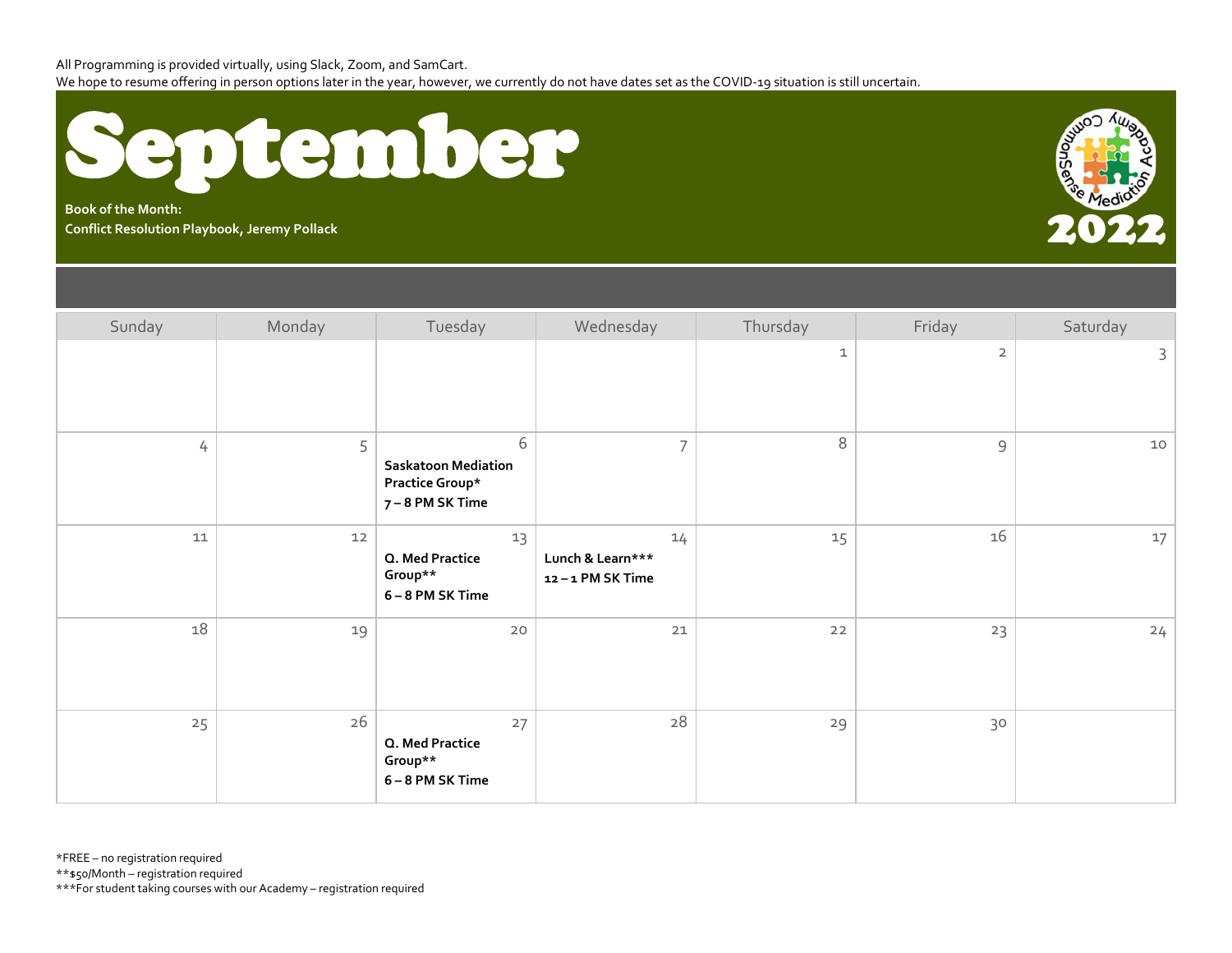

**Book of the Month: The Power of Full Engagement, Jim Loehr and Tony Schwartz** 2022



| Sunday         | Monday      | Tuesday                                                                      | Wednesday                                 | Thursday | Friday         | Saturday     |
|----------------|-------------|------------------------------------------------------------------------------|-------------------------------------------|----------|----------------|--------------|
|                |             |                                                                              |                                           |          |                | $\mathbf{1}$ |
| $\overline{2}$ | $\mathsf 3$ | $\overline{4}$<br>Saskatoon Mediation<br>Practice Group*<br>7 – 8 PM SK Time | 5                                         | 6        | $\overline{7}$ | $\,8\,$      |
| $\mathcal{G}$  | $10$        | $11\,$<br>Q. Med Practice<br>Group**<br>6-8 PM SK Time                       | 12<br>Lunch & Learn***<br>12-1 PM SK Time | 13       | 14             | 15           |
| 16             | $17\,$      | 18                                                                           | 19                                        | $20$     | 21             | 22           |
| 23             | 24          | 25<br>Q. Med Practice<br>Group**<br>6-8 PM SK Time                           | 26                                        | 27       | 28             | 29           |
| 30             | 31          |                                                                              |                                           |          |                |              |

\*FREE – no registration required

\*\*\$50/Month – registration required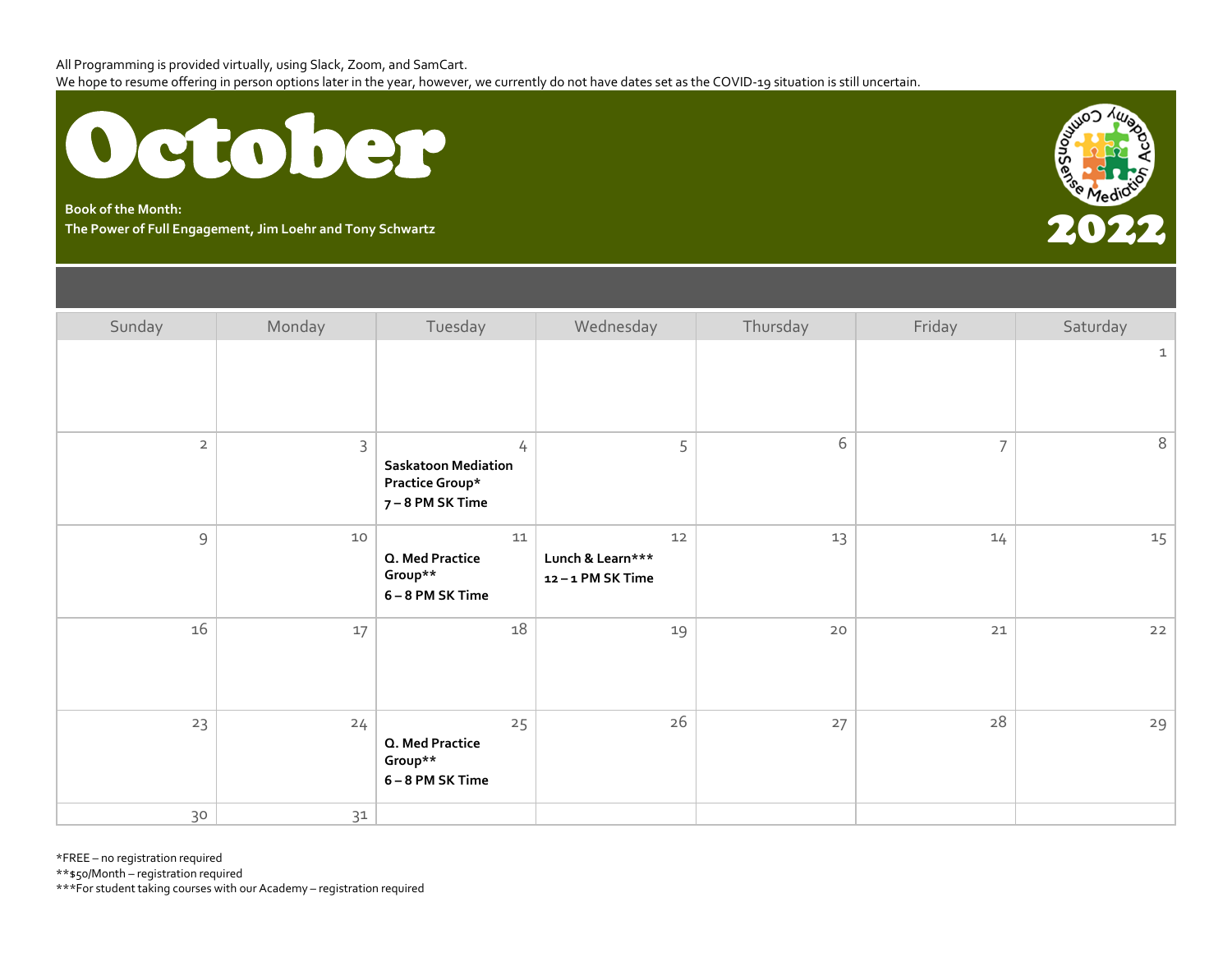

**Book of the Month:** Book of the Month:<br>The Four Tendencies, Gretchen Rubin<br>The Four Tendencies, Gretchen Rubin



| Sunday | Monday         | Tuesday                                                                          | Wednesday                                            | Thursday    | Friday | Saturday |
|--------|----------------|----------------------------------------------------------------------------------|------------------------------------------------------|-------------|--------|----------|
|        |                | $\mathbf 1$<br><b>Saskatoon Mediation</b><br>Practice Group*<br>7 – 8 PM SK Time | $\overline{2}$                                       | $\mathsf 3$ | 4      | 5        |
| 6      | $\overline{7}$ | $\,8\,$<br>Q. Med Practice<br>Group**<br>6-8 PM SK Time                          | $\mathcal{G}$<br>Lunch & Learn***<br>12-1 PM SK Time | 10          | 11     | 12       |
| 13     | 14             | 15                                                                               | 16                                                   | 17          | 18     | 19       |
| 20     | $21$           | $22$<br>Q. Med Practice<br>Group**<br>6-8 PM SK Time                             | 23                                                   | 24          | 25     | 26       |
| 27     | 28             | 29                                                                               | 30                                                   |             |        |          |

\*FREE – no registration required

\*\*\$50/Month – registration required